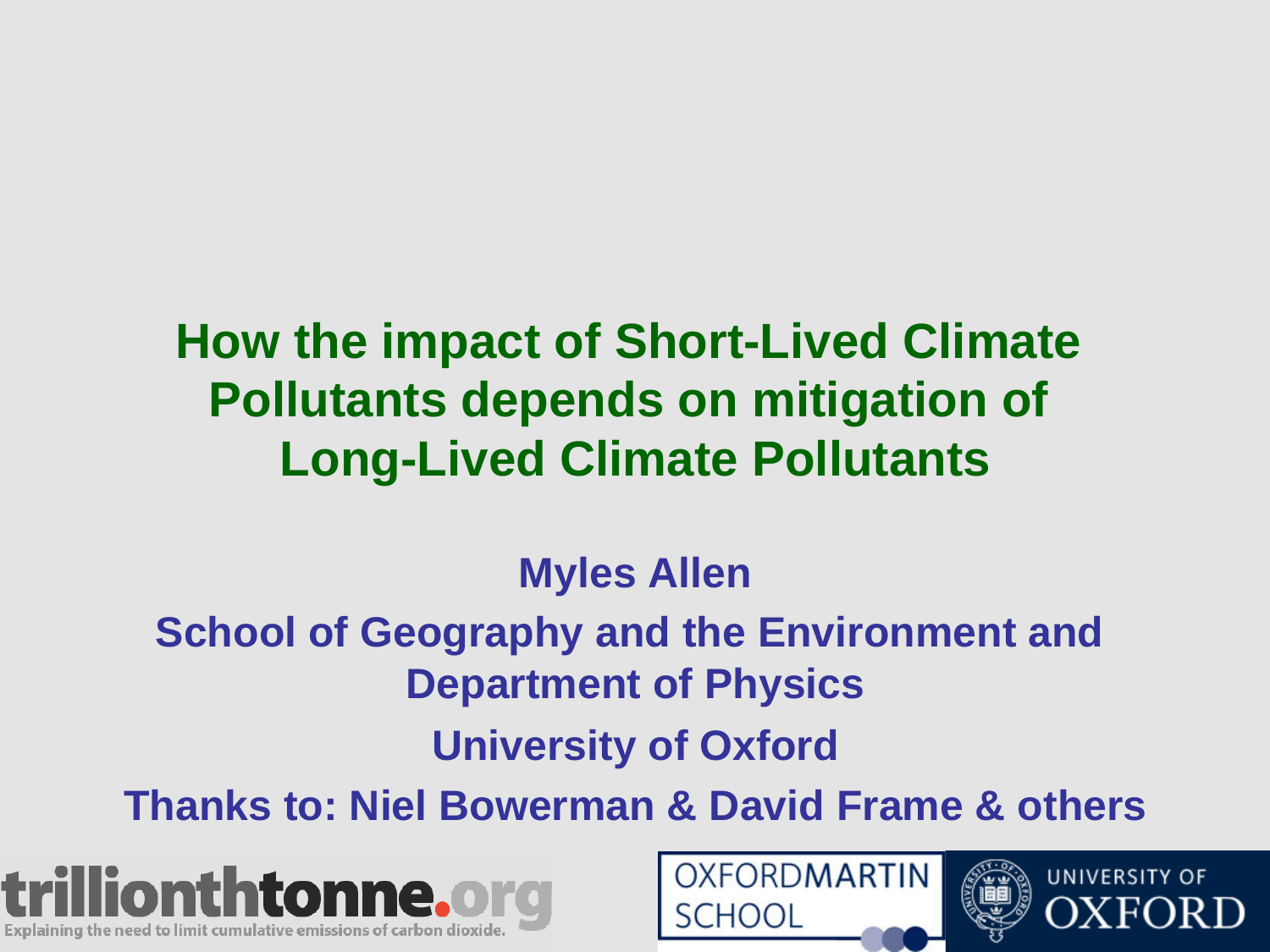

#### **Cranberry sauce**



**OXFORDMARTIN SCHOOL** 

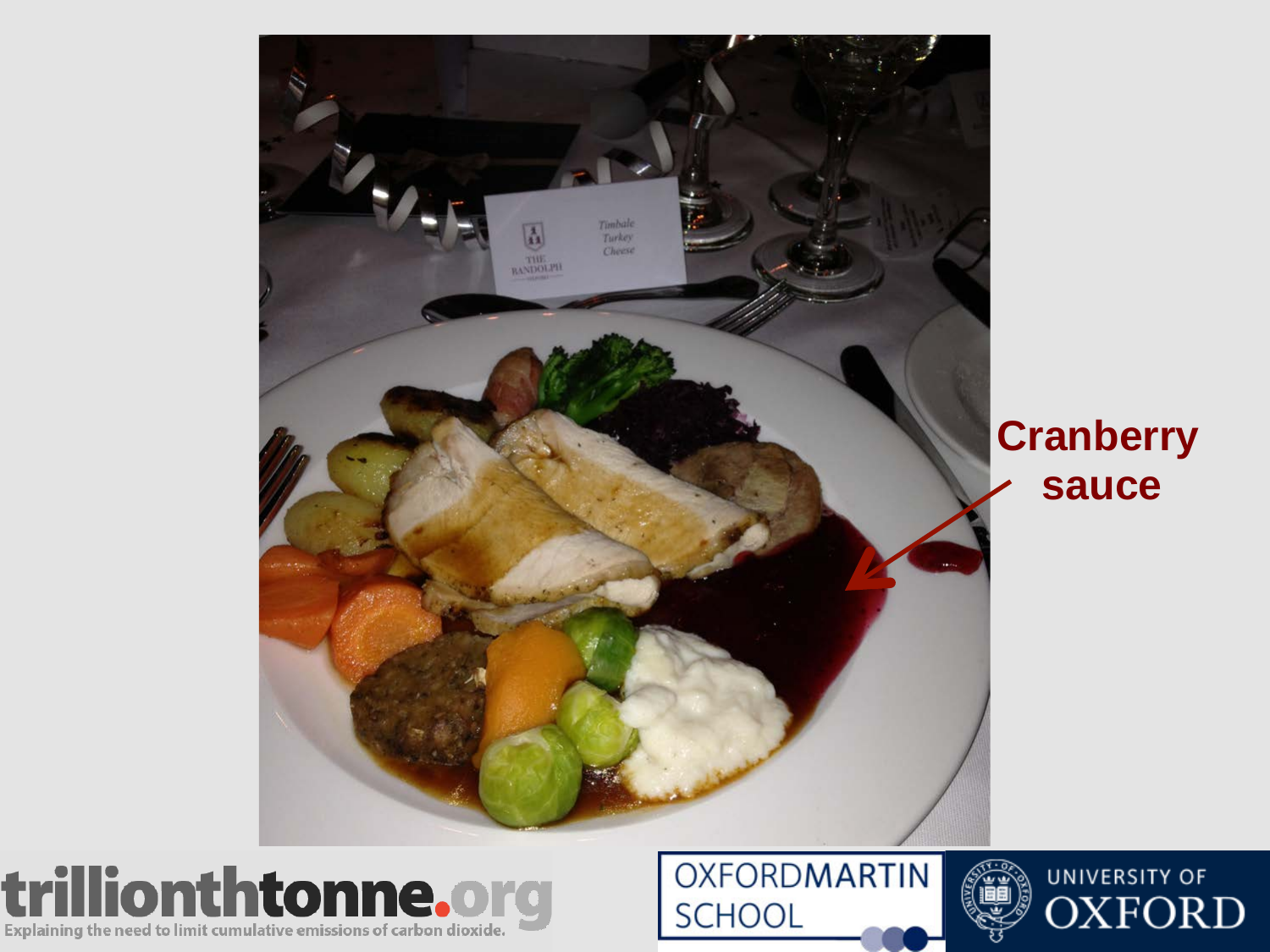## **Impact of idealised SLCP mitigation**





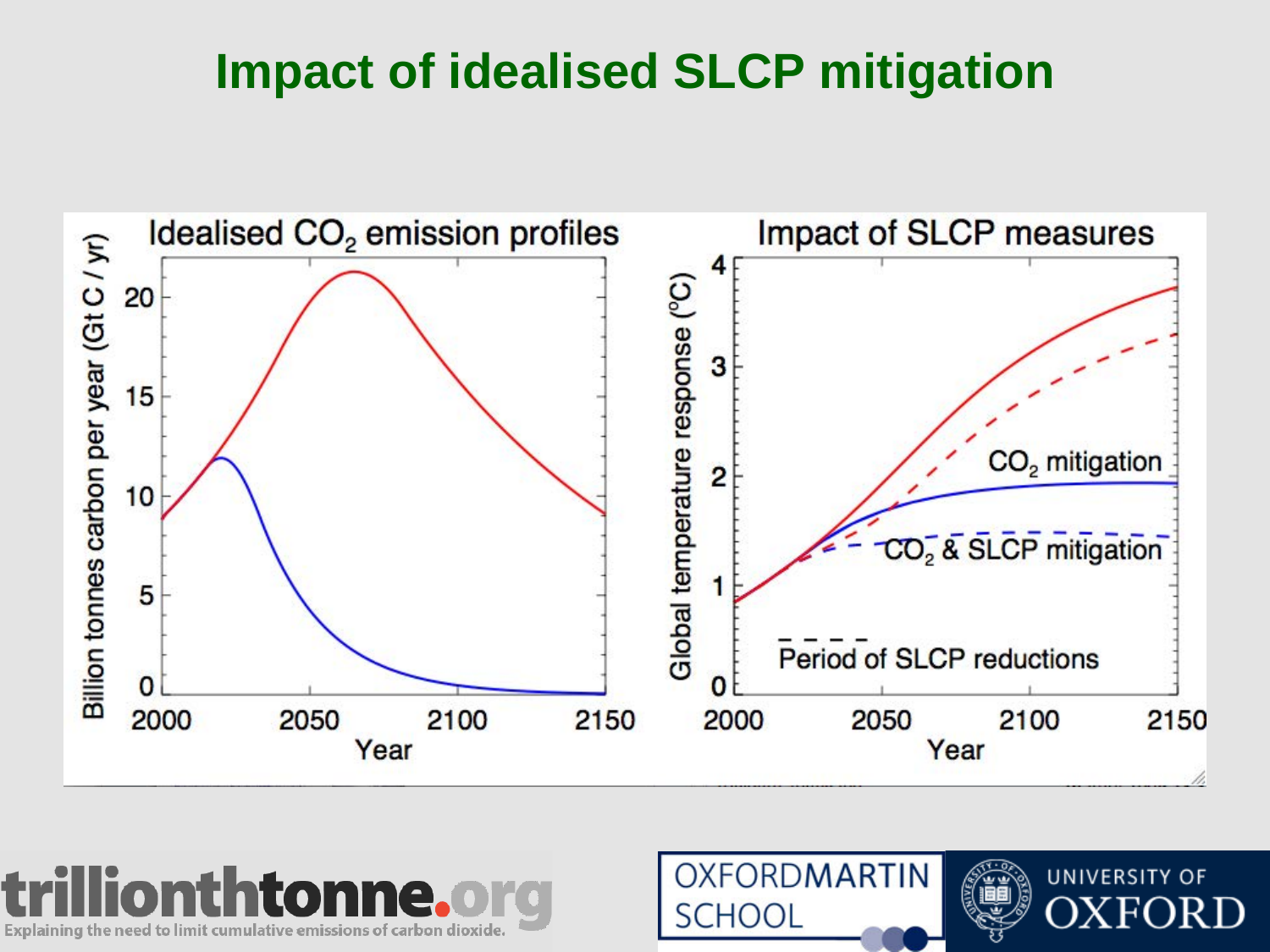# **Impact of deferring SLCP mitigation to after 2050**





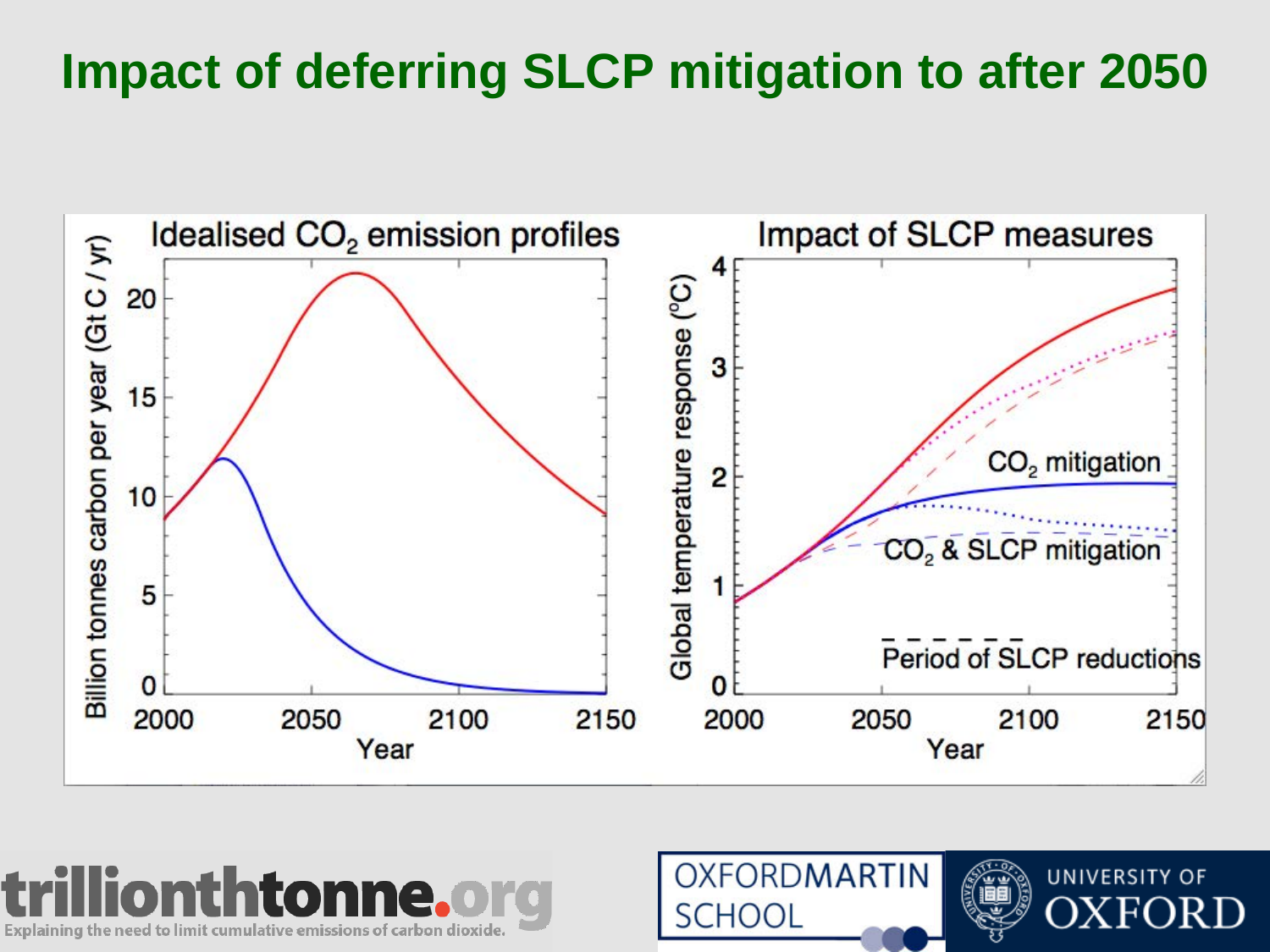# **Peak warming under various scenarios**

|                                          | <b>Early and aggressive</b><br><b>SLCP</b> mitigation | <b>Late and slower</b><br><b>SLCP mitigation</b> |
|------------------------------------------|-------------------------------------------------------|--------------------------------------------------|
| Early and aggressive<br>$CO2$ mitigation | $1.5 \text{ °C}$                                      | $1.7 \text{ }^{\circ}C$                          |
| Late and slower $CO2$<br>mitigation      | 3.6 °C                                                | 3.6 °C                                           |



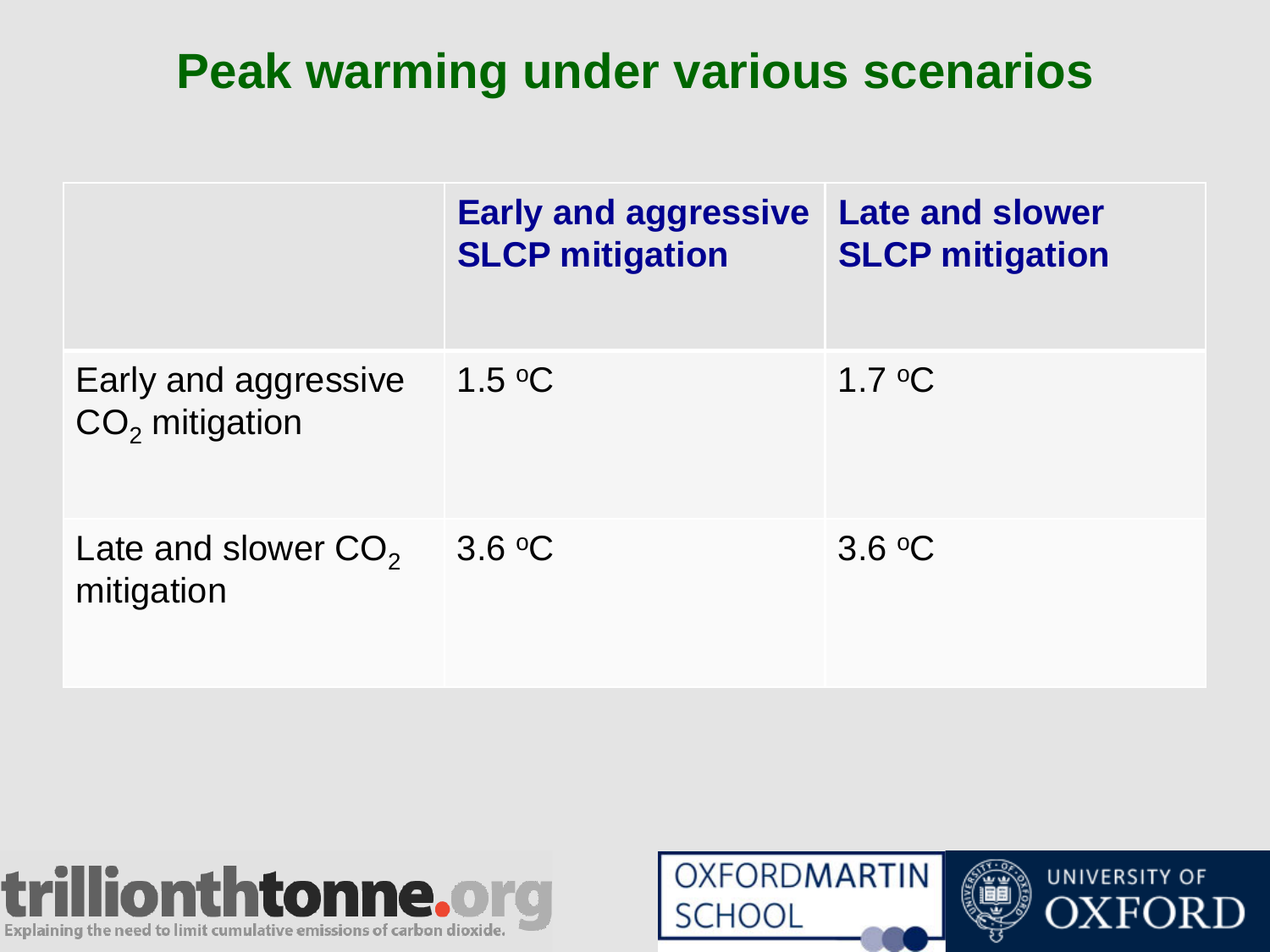## **Impact of SLCP measures: RCP3PD scenario**





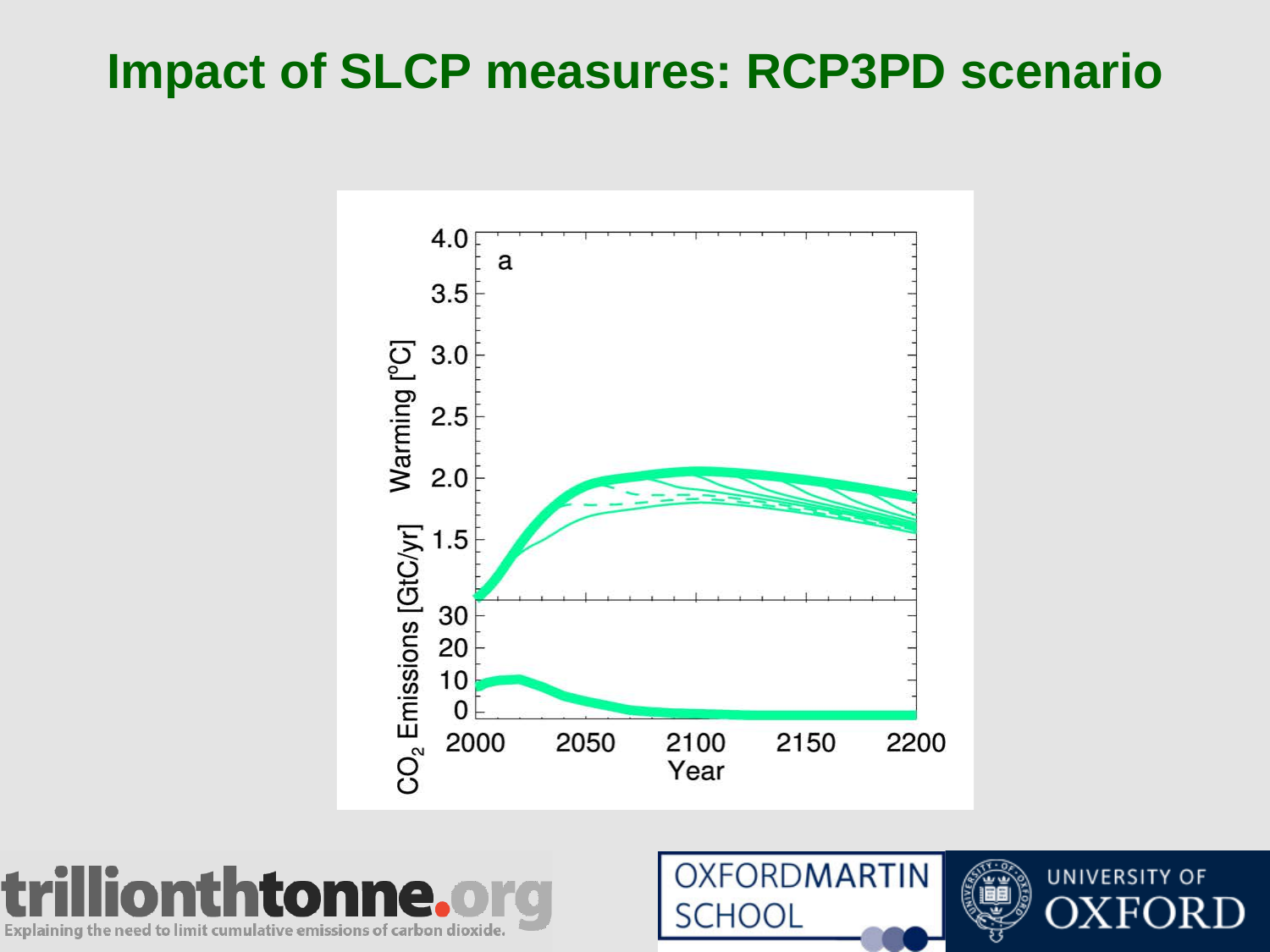### **Impact of SLCP measures: RCP4.5 scenario**





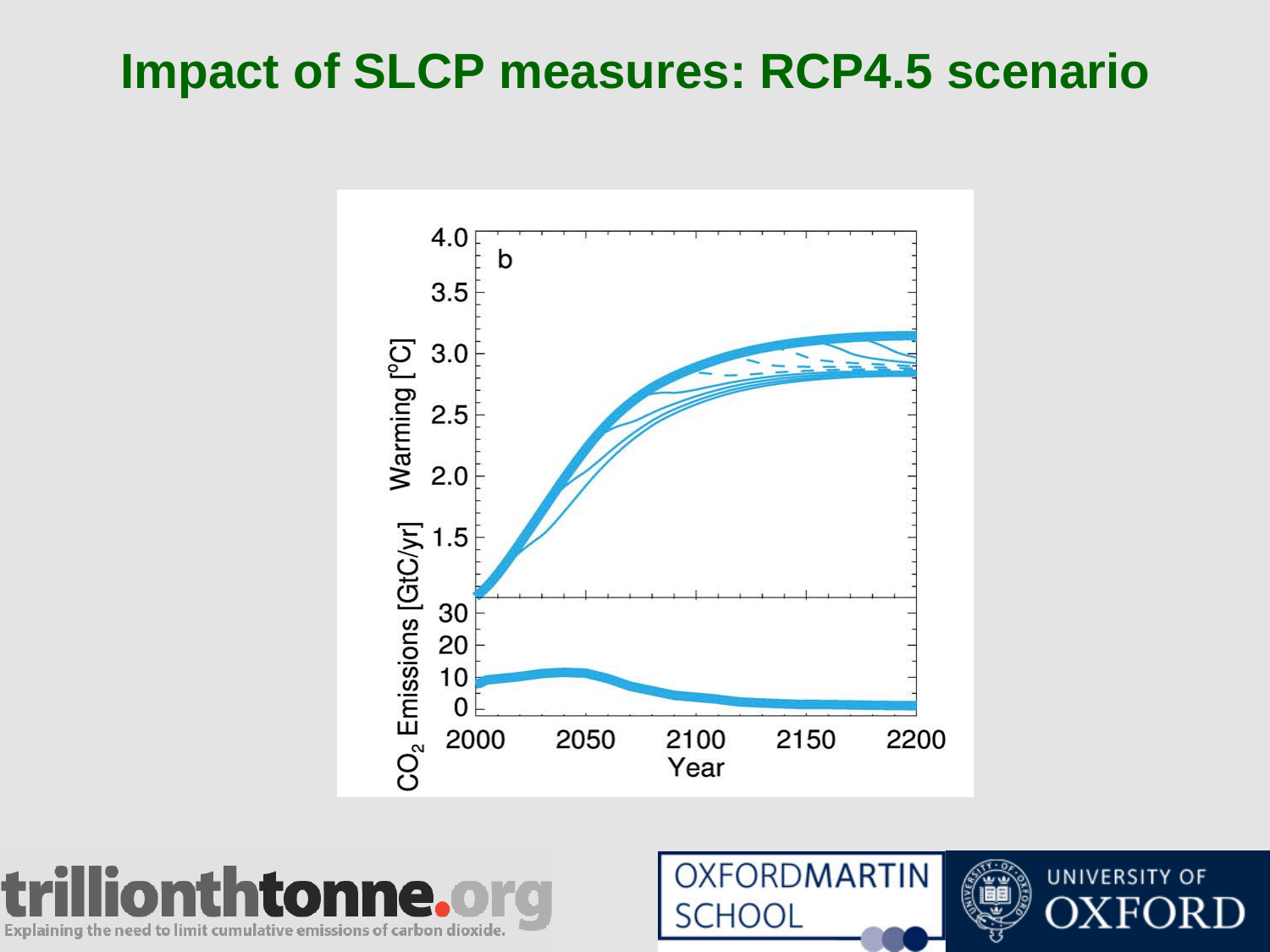### **Impact of SLCP measures: RCP6 scenario**





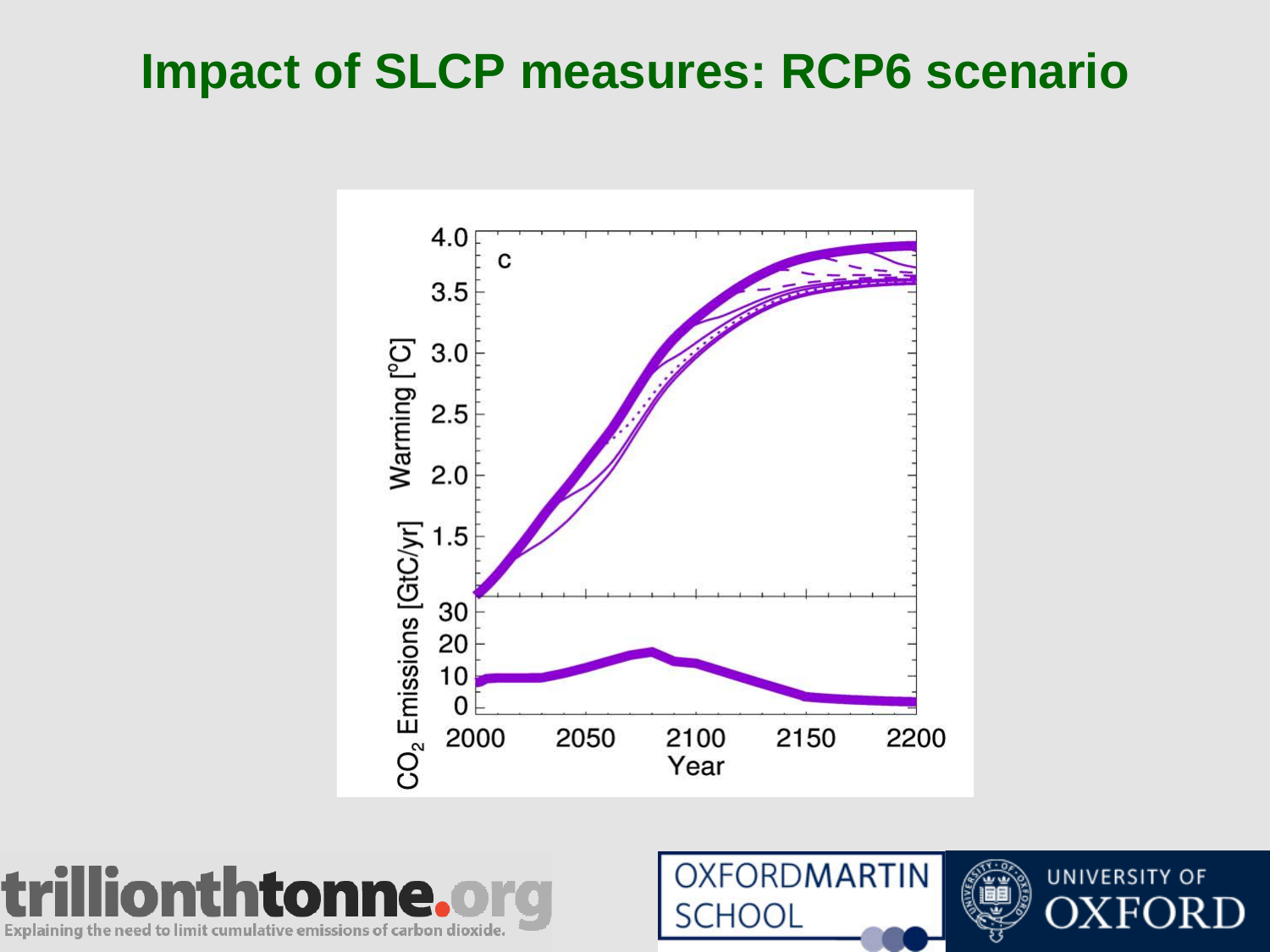### **Impact of SLCP measures: RCP8.5 scenario**





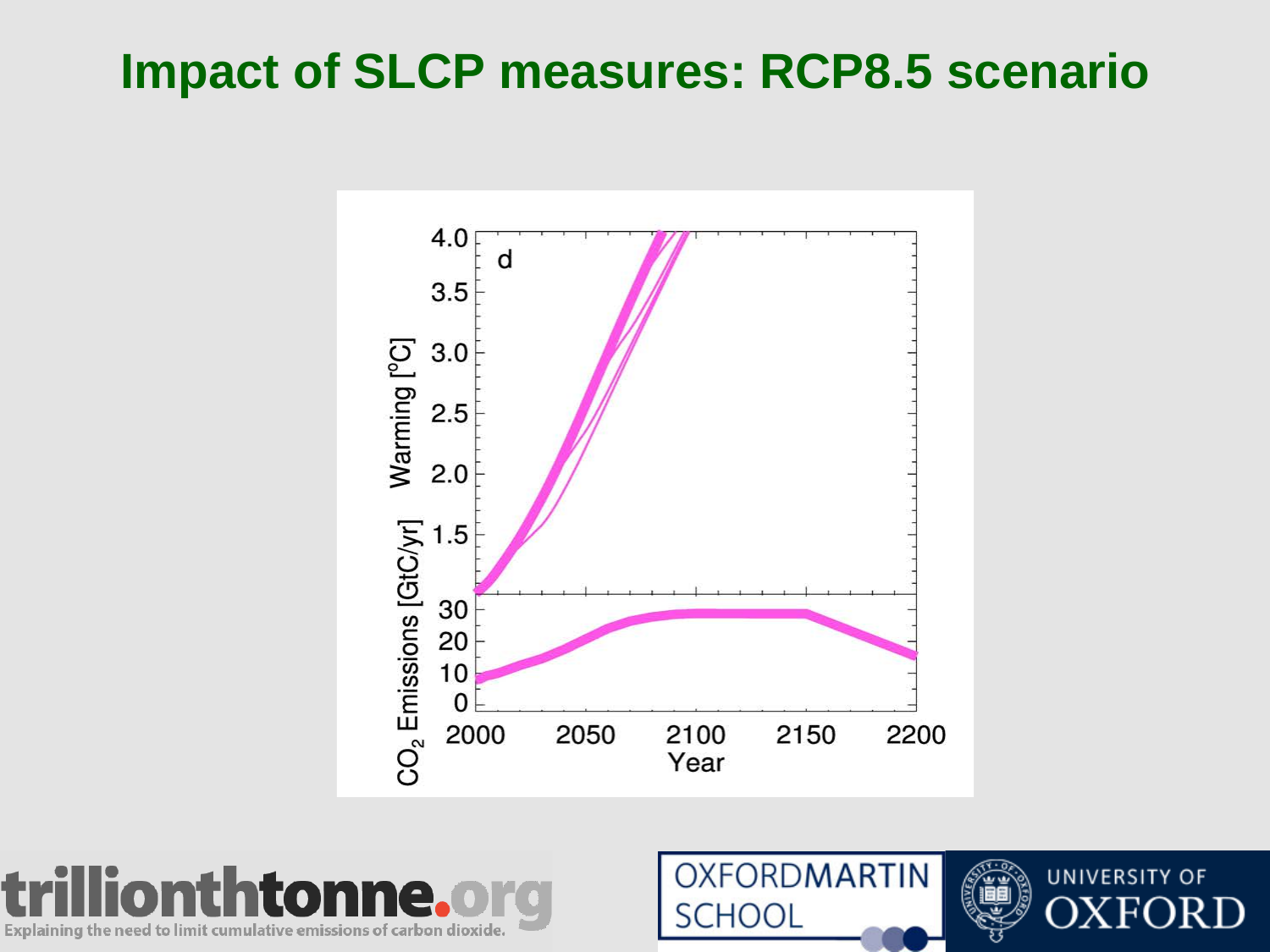## **Impact of early implementation of SLCP**  measures as a function of CO<sub>2</sub> emission trends





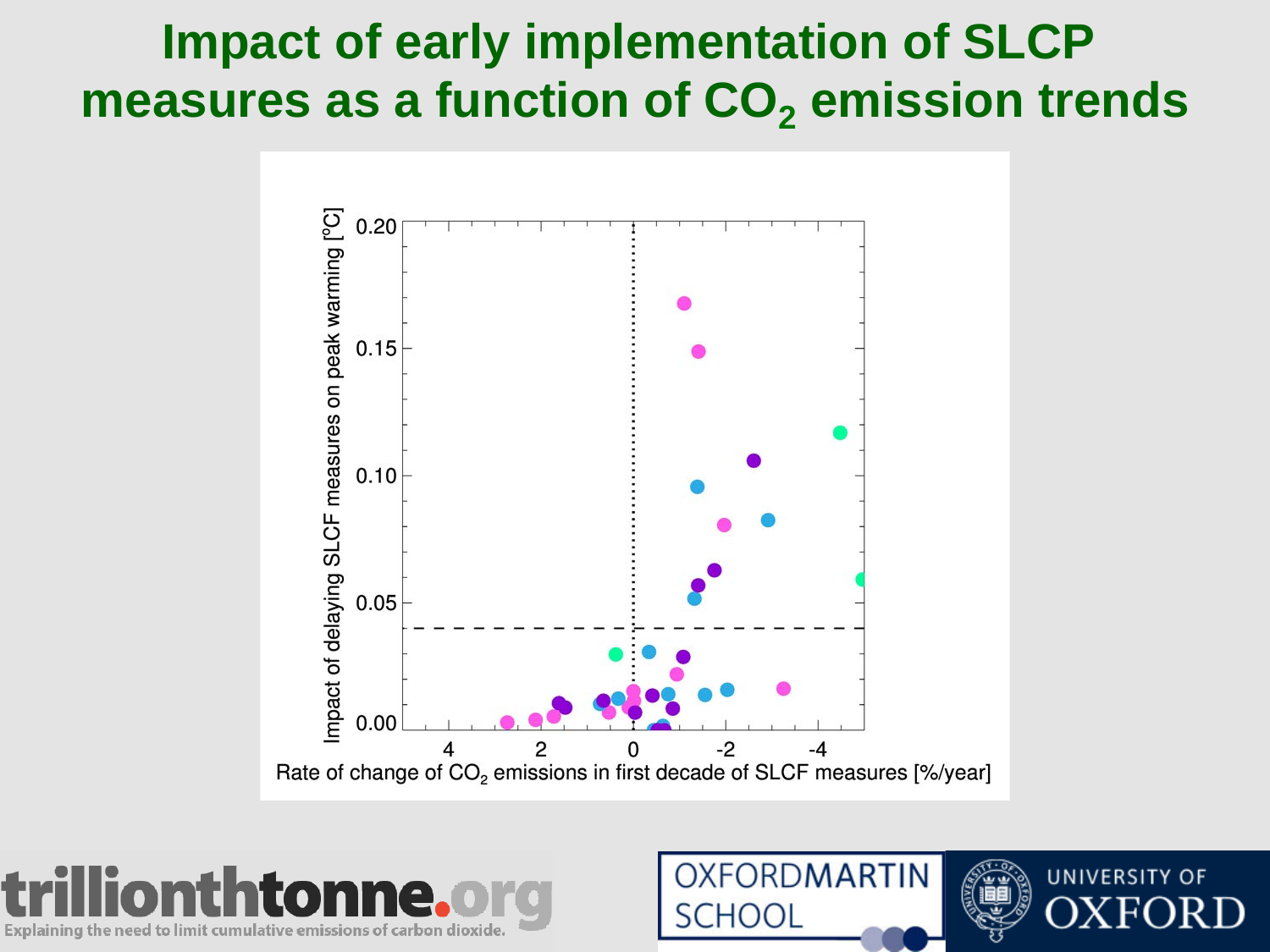## CO<sub>2</sub> emissions matter most because they **accumulate, unlike SLCPs**





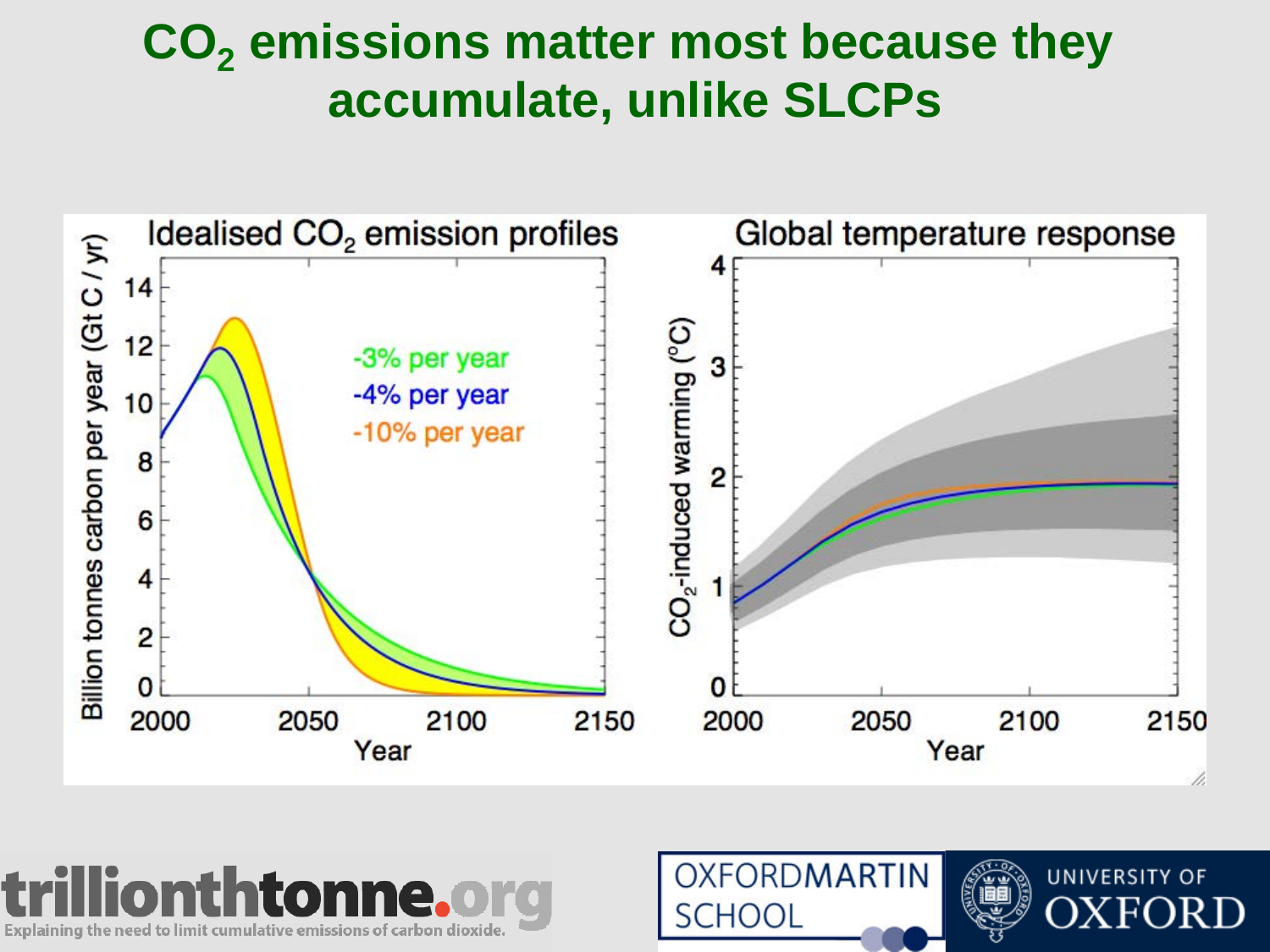## **Take home messages**

- **EXTER EMILE SECTE EMILE SECTE IS SECTED SECTED SECTED SECTED SECTED SECTED SECTED SECTED SECTED SECTED SECTED SECTED SECTED SECTED SECTED SECTED SECTED SECTED SECTED SECTED SECTED SECTED SECTED SECTED SECTED SECTED SECTED** aggressive mitigation scenarios when CO<sub>2</sub> **emissions are falling rapidly.**
- ! **Unless temperatures approach their peak in the next few decades, it makes no difference to** *peak* **warming whether SLCPs are cut now or after 2050** 
	- **(it does make a difference to warming by 2050).**
- **EXTE: The main factor determining peak warming is cumulative emissions of CO<sub>2</sub>.**
- ! **Focusing** *exclusively* **on the 2oC (or 1.5oC) goal automatically focuses attention on the next few decades: potentially a problem if the goal is** *not* **met.**





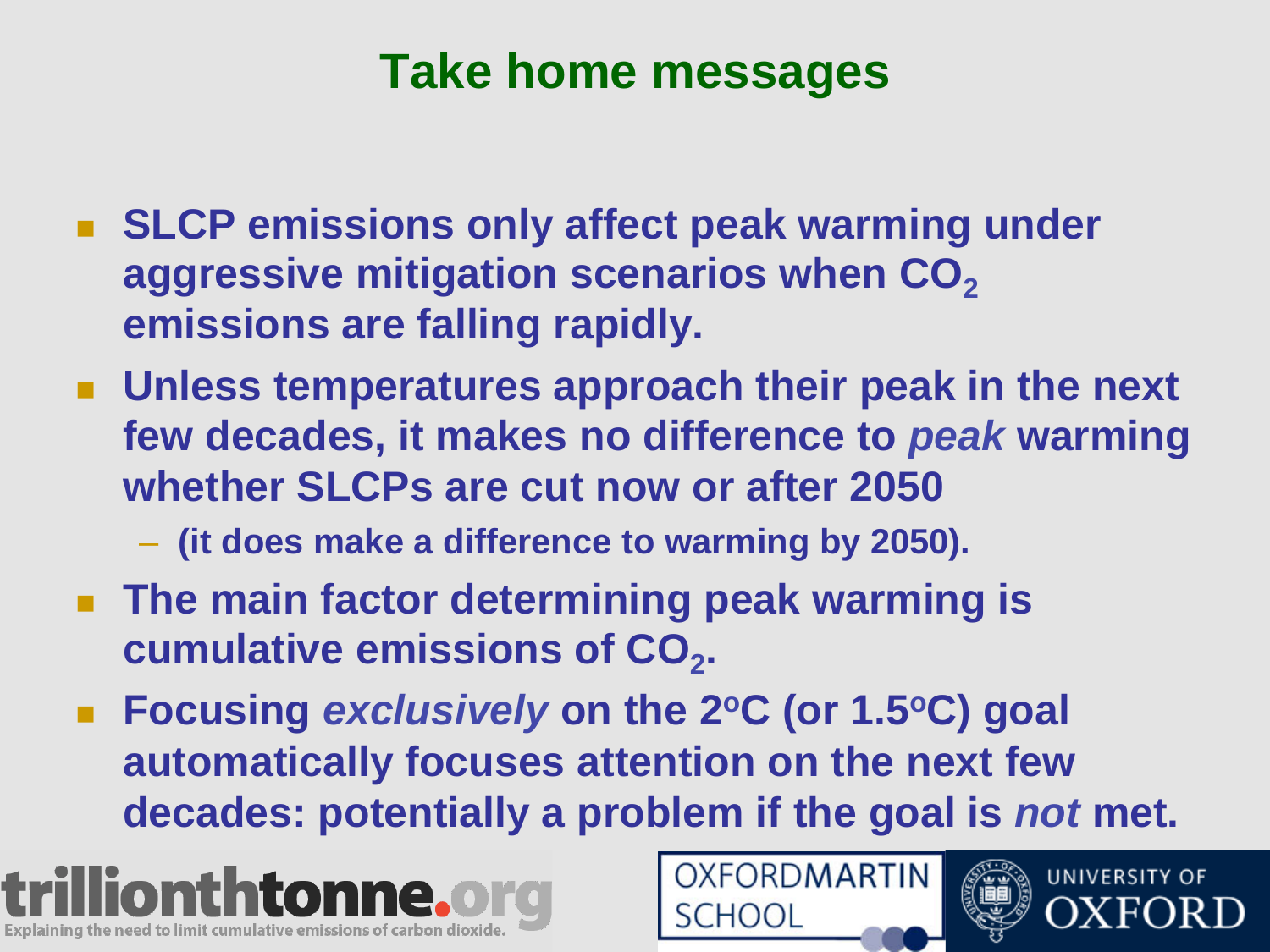# **SLCP mitigation complements LLCP (CO<sub>2</sub>) mitigation as cranberry sauce complements turkey**

#### **It's nice, but pointless without the turkey**